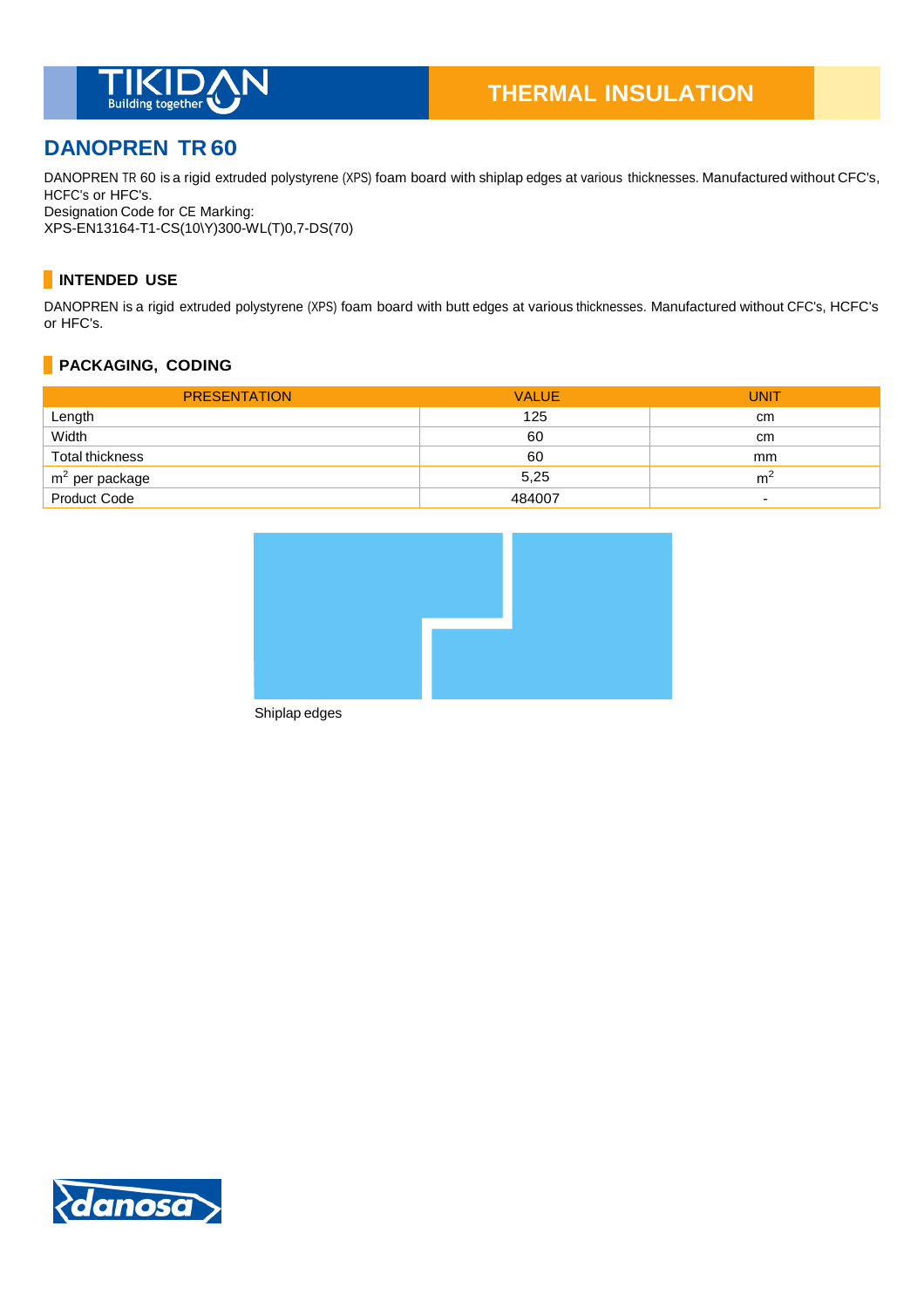

# **TECHNICAL DATA**

| <b>TECHNICAL DATA</b>                                             | <b>VALUE</b> | <b>UNIT</b>              | <b>STANDARD</b> |
|-------------------------------------------------------------------|--------------|--------------------------|-----------------|
| <b>Thickness</b>                                                  | 60           | mm                       | <b>EN 823</b>   |
| Thickness tolerance                                               | $-2/+3$      | mm                       | EN 823          |
| Length                                                            | 125          | cm                       | <b>EN 822</b>   |
| Length tolerance                                                  | $-8/+8$      | mm                       | <b>EN 822</b>   |
| Width                                                             | 60           | cm                       | <b>EN 822</b>   |
| <b>Width Tolerance</b>                                            | $-8/+8$      | mm                       | <b>EN 822</b>   |
| <b>Flatness</b>                                                   | 6            | mm/m                     | EN 825          |
| Squareness                                                        | 5            | mm/m                     | <b>EN 824</b>   |
| <b>Thermal Resistance</b>                                         | 1,80         | $m^2$ K/W                | EN 12667        |
| Compression strength <sup>(2)</sup>                               | 300          | kPa                      | EN 826          |
| Compressive creep max 2% deflection after 50 years <sup>(3)</sup> | 95           | kPa                      | EN 1606         |
| Long-term water absorption by total immersion                     | 0.7          | Vol.%                    | EN 12087        |
| Long-term water absorption by diffusion                           | 3            | Vol.%                    | EN 12088        |
| Water absorption by freeze-thaw cycling                           | 1            | Vol.%                    | EN 12091        |
| Water vapour diffusion resistance factor $( )^{(4)}$              | 80           |                          | EN 12086        |
| <b>Dimensional Stability</b>                                      | 5            | %                        | EN 1604         |
| Reaction to fire                                                  | E            | Euroclase                | EN 13501-01     |
| Coefficient of linear thermal expansion                           | 0,07         | $mm/m\cdot K$            |                 |
| Working temperature range (Celsius degrees)                       | $-50/ + 75$  | $^{\circ}C$              |                 |
| Specific heat                                                     | 1.450        | J/kg·K                   |                 |
| Nominal density                                                   | 32           | kg/m <sup>3</sup>        | EN 1602         |
| Capillarity                                                       | Null         | -                        |                 |
| Edge treatment                                                    | Shiplap      | $\overline{\phantom{a}}$ |                 |
| Surface                                                           | Skinned      |                          |                 |

(2) Short-term (instant) test method; value reached at yield point or 10% deformation, whatever it comes first.

(3) Creep: long-term deformation under constant loading

(4) For skinned products it depends on thickness: the higher the thickness, the lesser the m-value

#### **TECHNICAL SPECIFICATION DESCRIPTION**

m<sup>2</sup> of conventional warm roof or inverted roof thermal insulation, by means of DANOPREN TR extruded polystyrene (XPS) rigid foam boards of \_\_mm thickness, with a declared thermal conductivity  $_D =$  \_\_W/m·K; declared thermal resistance  $R_D =$  \_\_m<sup>2</sup>·K/W; Euroclass E fire reaction classification, according to EN 13501-1 and designation code XPS-EN13164-T1-CS (10\Y) 300-WL (T) 0,7-DS (70), according to EN 13164 harmonized technical specifications.

m<sup>2</sup> of residential or commercial floor thermal insulation, by means of DANOPREN TR extruded polystyrene (XPS) rigid foam boards of mm thickness, with a declared thermal conductivity  $_D =$  W/m·K; declared thermal resistance RD =  $\frac{m^2}{K}$ W; Euroclass E fire reaction classification, according to EN 13501-1 and designation code XPS-EN13164-T1-CS (10\Y) 300-WL (T) 0,7-DS (70), according to EN 13164 harmonized technical specifications.

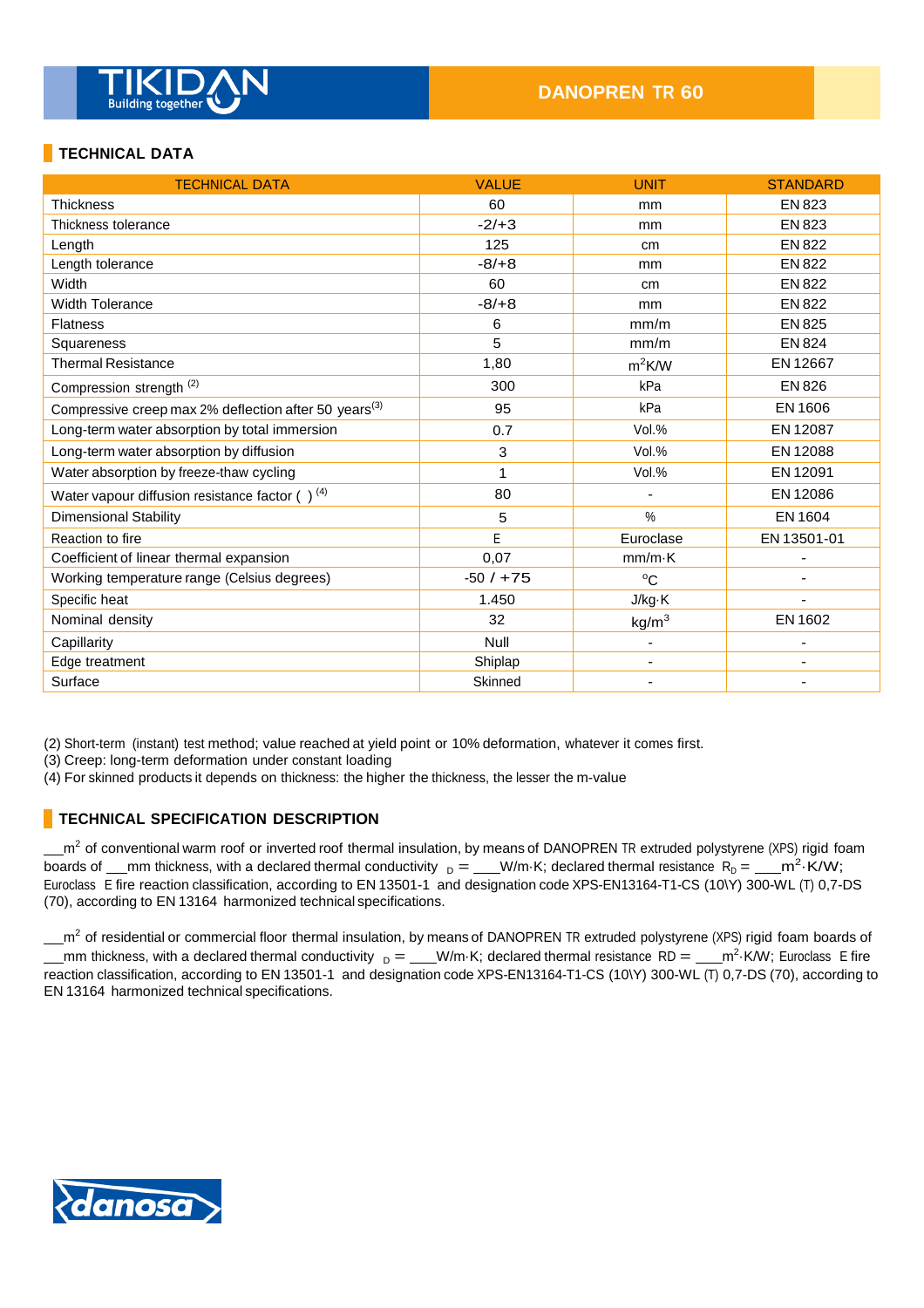

## **STANDARDS & CERTIFICATION**

Main regulatory/standardization references

- EPBD Recast 2010/31/EU. Energy Performance of Buildings

- UK: Building Regulations 2010 (SI 2010/2214) amended in 2012 and 2013. Approved Documents (2013) - L1A, L1B, L2A, L2B. Standard Assessment Procedure - SAP 2012

- Construction Products Regulation (UE) 305/2011 laying down the harmonised conditions for the marketing of construction products.

- EN 13164. Thermal insulation products for buildings – Factory made extruded polystyrene foam (XPS) products – Specification

#### CE marking

Conformity according to EN 13164 for all DANOSA factory made XPS products in Europe.

Voluntary quality mark certificate.

French ACERMI Certificate granted to DANOPREN TR, in compliance with EN 13164 and own ACERMI rules. Spanish AENOR Certificate granted to DANOPREN TR, in compliance with EN 13164.

Quality management

Registered Firm in compliance with EN ISO 9001, granted by BUREAU VERITAS to DANOSA XPS manufacturing site at Tudela (Navarra-Spain)

Registered Firm in compliance with EN ISO 9001, granted by BUREAU VERITAS to DANOSA XPS manufacturing site at Leiria (Portugal) .

### **ADVANTAGES AND BENEFITS**

- Easy and safe handling of the DANOPREN TR XPS boards: they are light, do not irritate the skin, do not give off dust, maintain their physical integrity. Consequence: easier storage and installation job on-site.

- Negligible long-term water absorption. Two consequences: 1. Storage and installation job can be done even under adverse weather conditions; 2. Thermal performance is not degradated by long-term water absorption.

- Long-term high compressive and mechanical strength. Two consequences: 1. The XPS boards are robust enough to withstand rough handling during transport and installation without losing their physical integrity or their performance as thermal insulation; 2. Where placed under permanent load, the thickness and, therefore, the Thermal Resistance (obviously proportional to the thickness), will be maintained at long-term.

- Thanks to its water absorption and mechanical resistance, the DANOPREN TR XPS boards, properly installed, show a durability equal to the service life of the building in which they are incorporated. Three consequences: 1. Continuous energy saving; 2. Equivalent continuous reduction of CO2 emissions, and 3. Maintenance costs (repair, replacement) null.

- Besides, due to these water absorption and mechanical long-term resistances, the DANOPREN TR XPS boards can be installed on the waterproofing membrane, protecting it from mechanical damage and thermal shock, as per the well-known "inverted roof" concept. - Eventually, and depending on the installation system, it may be feasible to re-use the DANOPREN TR XPS boards. As a consequence,

a maximum level of environmental sustainability can be obtained, closing the product life-cycle by opening a new life-cycle within the concept "from cradle to cradle".

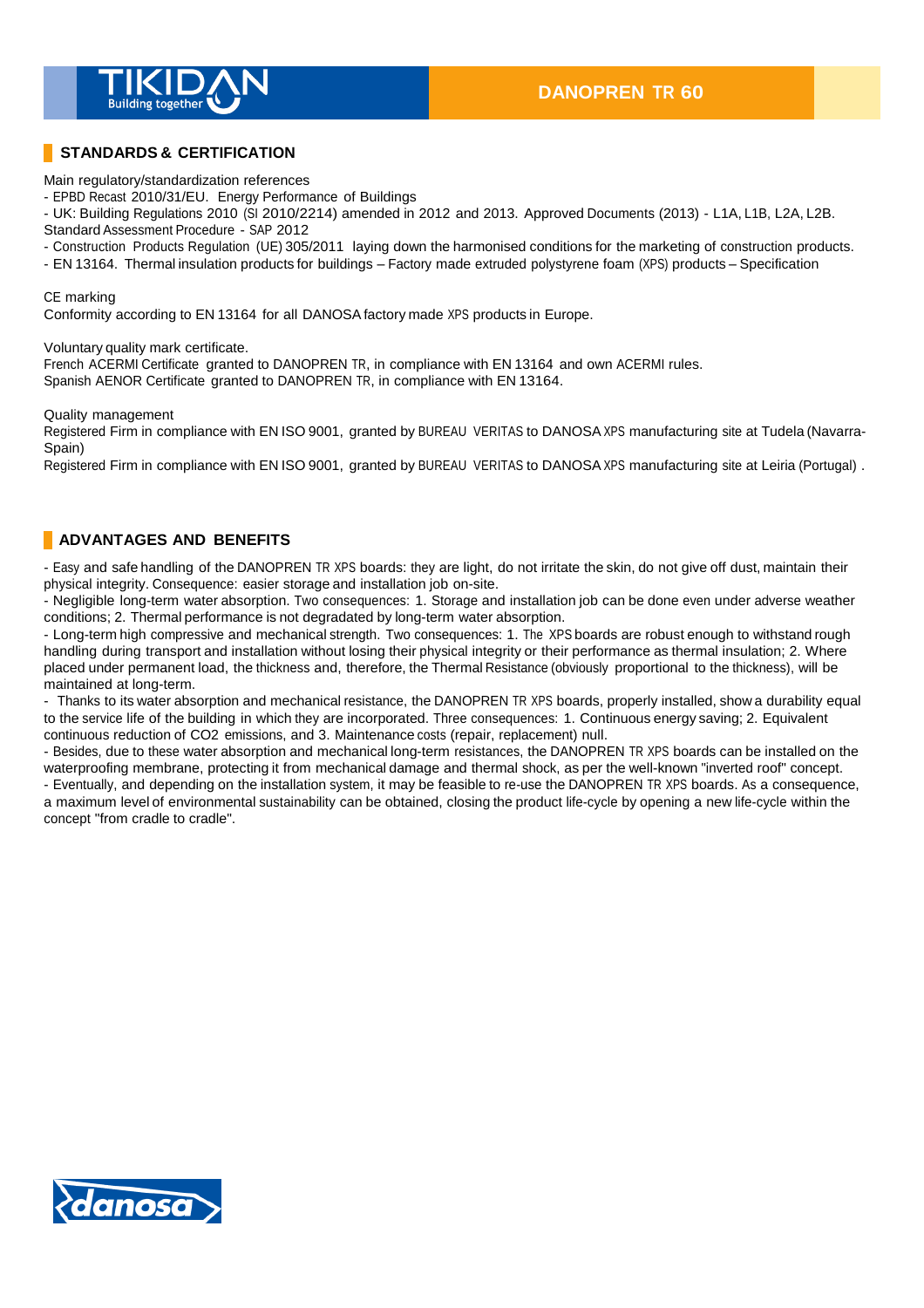

# **INSTALLATION**

INVERTED ROOF

- The roof structure load-bearing capacity will be checked.

- Before installing DANOPREN TR XPS boards it is recommended to run a leakage test.

- DANOPREN TR XPS boards are part of a waterproofing system, therefore the systems and indications reflected in the Danosa solutions technical manual, product/systems specifications and other technical documentation should be taken into account.

- A suitable separation layer (for instance a fabric like DANOFELT PY 150) shall be installed between the DANOPREN TR XPS boards and the waterproofing membrane, especially in case where it might arise any chemical incompatibility, such as in the case of PVC membranes (in this case, a fabric like DANOFELT PY 300).

- DANOPREN TR XPS boards shall be installed loose-laid. Otherwise, a justification why not must be provided.

- DANOPREN TR XPS boards shall be installed with staggered joints between successive rows.- DANOPREN TR XPS boards shall be installed with all their joints tight.- When close to every detailing, the DANOPREN TR XPS boards will form the joint with at least a 5 mm tolerance.

- A suitable separation layer (for instance a fabric like DANOFELT PY 200) shall be installed between the DANOPREN TR XPS boards and the ballast (gravel or paving).- A suitable ballast in conditions, weight and distribution will be immediately installed, in order to avoid possible wind uplift. For a non-accessible roof, gravel ballast (rounded low fines of nominal size 16 mm to 32 mm) should be washed and laid to a minimum thickness of 50 mm

- It shall be avoided any ballast that may form a tight vapor diffusion layer on top of the DANOPREN TR XPS boards.

- When close to every detailing, the DANOPREN TR XPS boards will form the joint with at least a 5 mm tolerance.

#### RESIDENTIAL AND COMMERCIAL FLOORS

- The structural deck must show proper leveling and flatness (checked with a 2 m rule level). Otherwise it may be necessary to form a sand layer for proper leveling. This sand layer may also allow for horizontal pipes installation. If the structural deck shows proper leveling, the sand layer may go above the insulation boards. In this case it can incorporate a heating floor system. - DANOPREN TR XPS boards must be installed loose-laid, with tight and staggered joints between successive rows.

- In the case of slab insulation, DANOPREN TR boards may be placed directly onto the ground, once the soil is properly compacted. Then the boards can be placed, as indicated in the previous bullets. If a plastic film is installed as a watertight barrier, it is recommended to place it above the DANOPREN TR boards, i.e., by their "warm" side.

- A screed of at least 40 mm thickness will be installed, as a bed layer for the pavement, above the DANOPREN TR boards. For light or adhered flooring finishings, a minimum 30 mm screed is recommended, reinforced at least with a 220  $g/m^2$  mesh.

- In the case of heating floor systems, the DANOPREN TR boards must be placed below the heating system. Thus the "heat theft" between homes with heated flooring systems is avoided. The floor heating will form joints -for example, with DANOPREN CH shavings- in all junctions with walls and partitions.

### **INDICATIONS AND IMPORTANT RECOMMENDATIONS**

- Check that the product has arrived on-site within the original packaging, properly labeled and in perfect condition.

- Check the presence of CE marking and DoP (Declaration of Performance).
- Check, if specified in the project, the presence of a voluntary quality mark.
- Check that the thermal insulation is the one specified in the project.

- Check that the project technical specifications are followed, particularly in terms of dimensions, thickness, declared thermal conductivity, declared thermal resistance, water vapour diffusion resistance factor and fire reaction.

- Check that the installation follows what specified in the project, particularly the order of layers in the roof and the correct position of the thermal insulation layer with respect to the rest.

- Check the continuity of the thermal insulation layer, avoiding the presence of thermal bridges, particularly where close to every detailing. Examples: windows lintels, jambs and sills; perforations; roof parapets; floors; pillars.